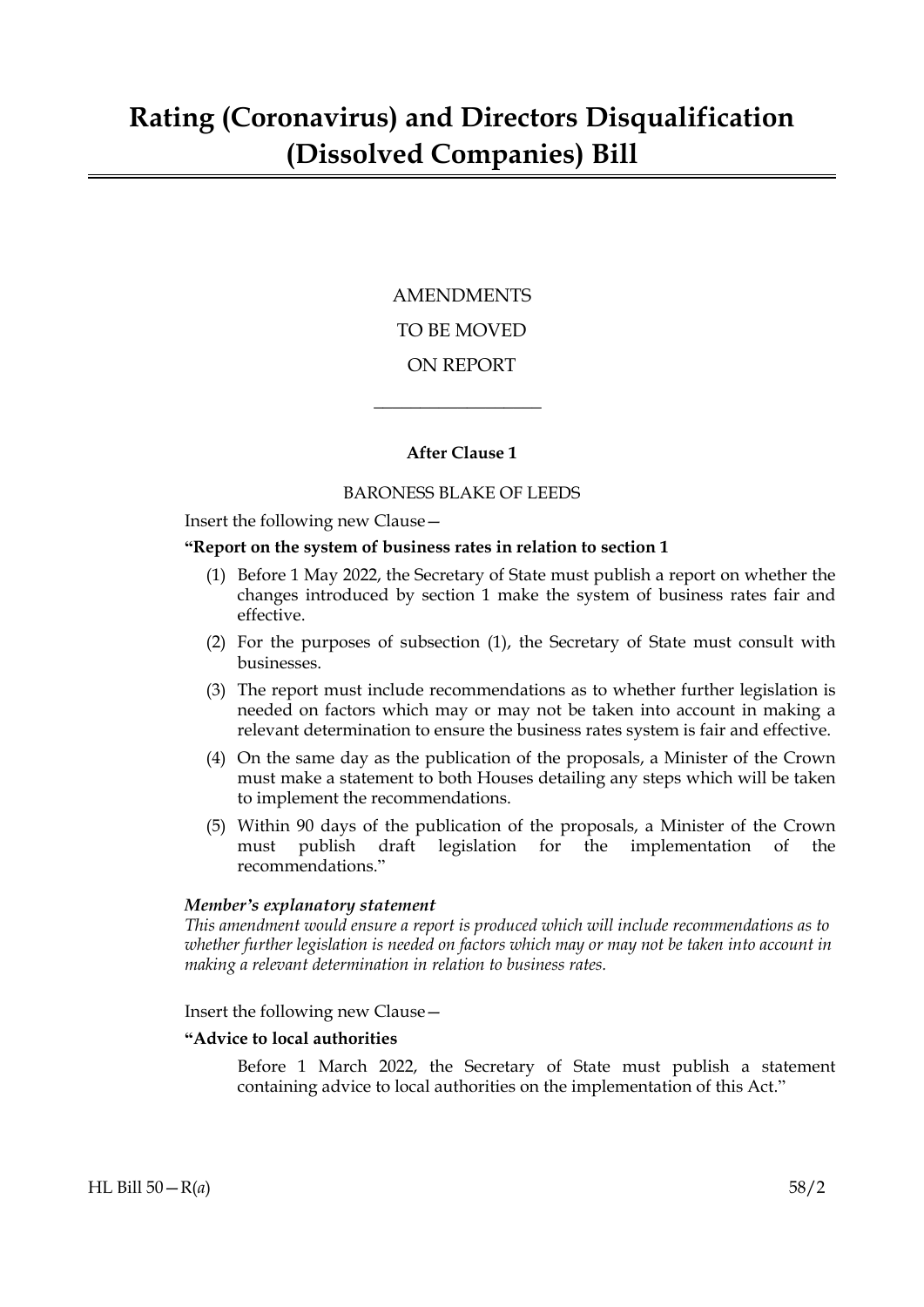### *Member's explanatory statement*

*This amendment would ensure that the Secretary of State publishes advice to local authorities on the implementation of this Act.*

#### **After Clause 3**

#### BARONESS BLAKE OF LEEDS

Insert the following new Clause—

### **"Insolvency Service finances and resources**

- (1) Before 1 March 2022, the Secretary of State must make a statement on the impact of this Act on the financial situation of the Insolvency Service.
- (2) The statement must include an assessment as to whether the Insolvency Service is sufficiently resourced to meet its obligations under this Act."

#### *Member's explanatory statement*

*This amendment would place an obligation on the Secretary of State to make a statement on the impact of this Act on the financial situation of the Insolvency Service and whether the Insolvency Service is sufficiently resourced to meet its obligations under this Act.*